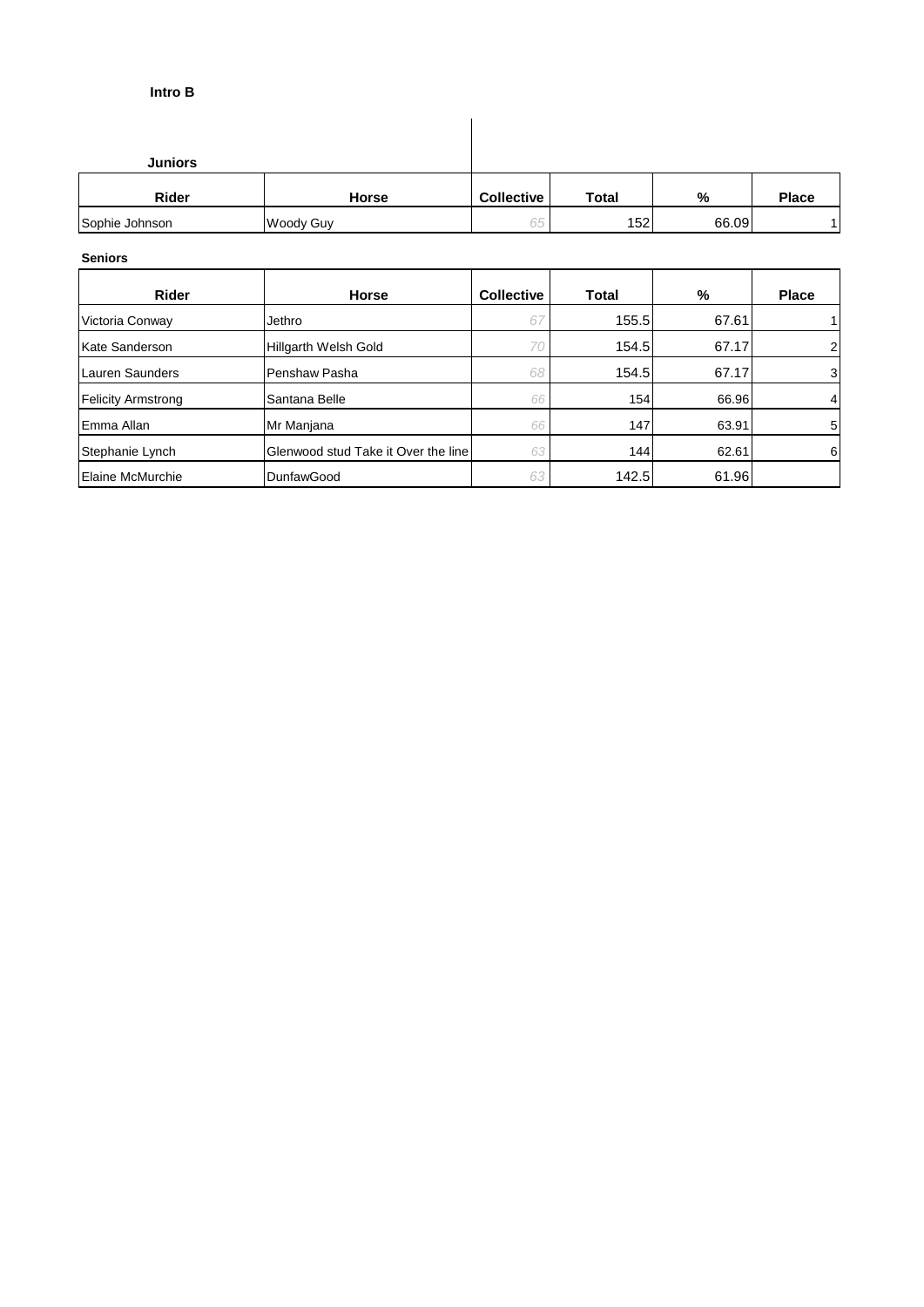## **Intro C**

## **Juniors**

| <b>Rider</b>   | <b>Horse</b> | <b>Collective</b> | <b>Total</b> | %     | <b>Place</b> |
|----------------|--------------|-------------------|--------------|-------|--------------|
| Sophie Johnson | Woody Guy    | 65                | 148          | 64.35 |              |

#### **Seniors**

| Rider                     | <b>Horse</b>                        | <b>Collective</b> | Total | %     | <b>Place</b>   |
|---------------------------|-------------------------------------|-------------------|-------|-------|----------------|
| Kate Sanderson            | Hillgarth Welsh Gold                | 74                | 155   | 67.39 |                |
| <b>Felicity Armstrong</b> | Santana Belle                       | 68                | 150   | 65.28 | 21             |
| Elaine McMurchie          | <b>DunfawGood</b>                   | 66                | 149   | 64.78 | 3              |
| Emma Allan                | Mr Manjana                          | 65                | 144   | 62.61 | 4              |
| Stephanie Lynch           | Glenwood stud Take it Over the line | 64                | 139.5 | 60.65 | 5 <sup>1</sup> |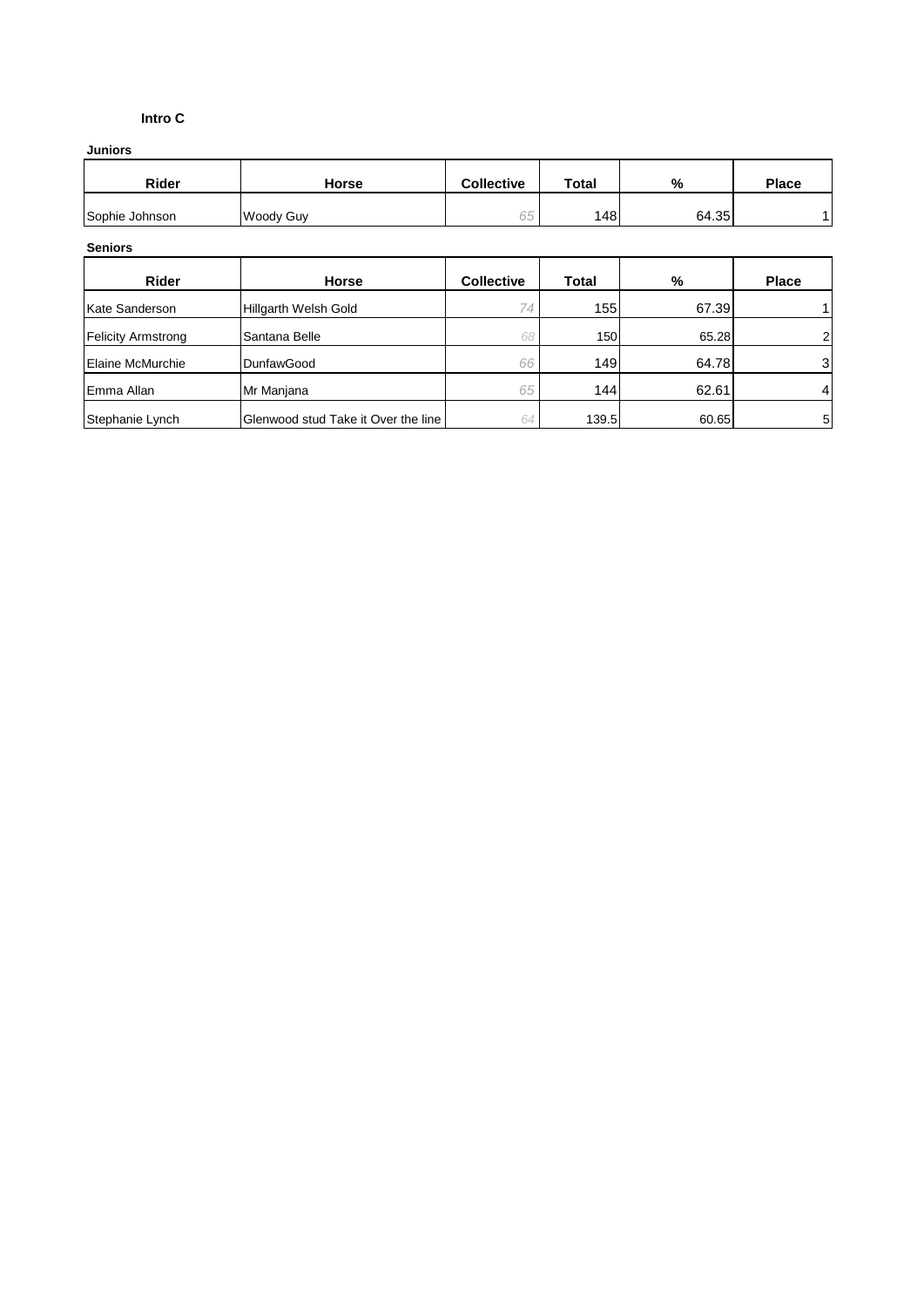## **Prelim 2**

| <b>Juniors</b>   |       |                   |              |       |                |
|------------------|-------|-------------------|--------------|-------|----------------|
| <b>Rider</b>     | Horse | <b>Collective</b> | <b>Total</b> | %     | <b>Placing</b> |
|                  |       |                   |              |       |                |
| Olivia Blackshaw | Snip  | 69                | 198.5        | 68.45 |                |

| <b>Seniors</b>   |              |                   |              |       |         |
|------------------|--------------|-------------------|--------------|-------|---------|
| <b>Rider</b>     | <b>Horse</b> | <b>Collective</b> | <b>Total</b> | %     | Placing |
| Kristi Juliussen | Albas Song   | 68                | 186.5        | 65.00 |         |
| Michelle Bowen   | Midnight Sun | 64                | 185.5        | 63.97 | 2       |
| Jane Davison     | <b>Billy</b> | 64                | 184          | 63.45 | 3       |
| Jon Young        | Carlo        | 63                | 184          | 63.45 | 4       |
| Jo Leiper        | Liscuib Lady | 62                | 180.5        | 62.44 | 5       |
| Dinah Jackson    | Denis IV     | 54                | 165          | 56.90 | 6       |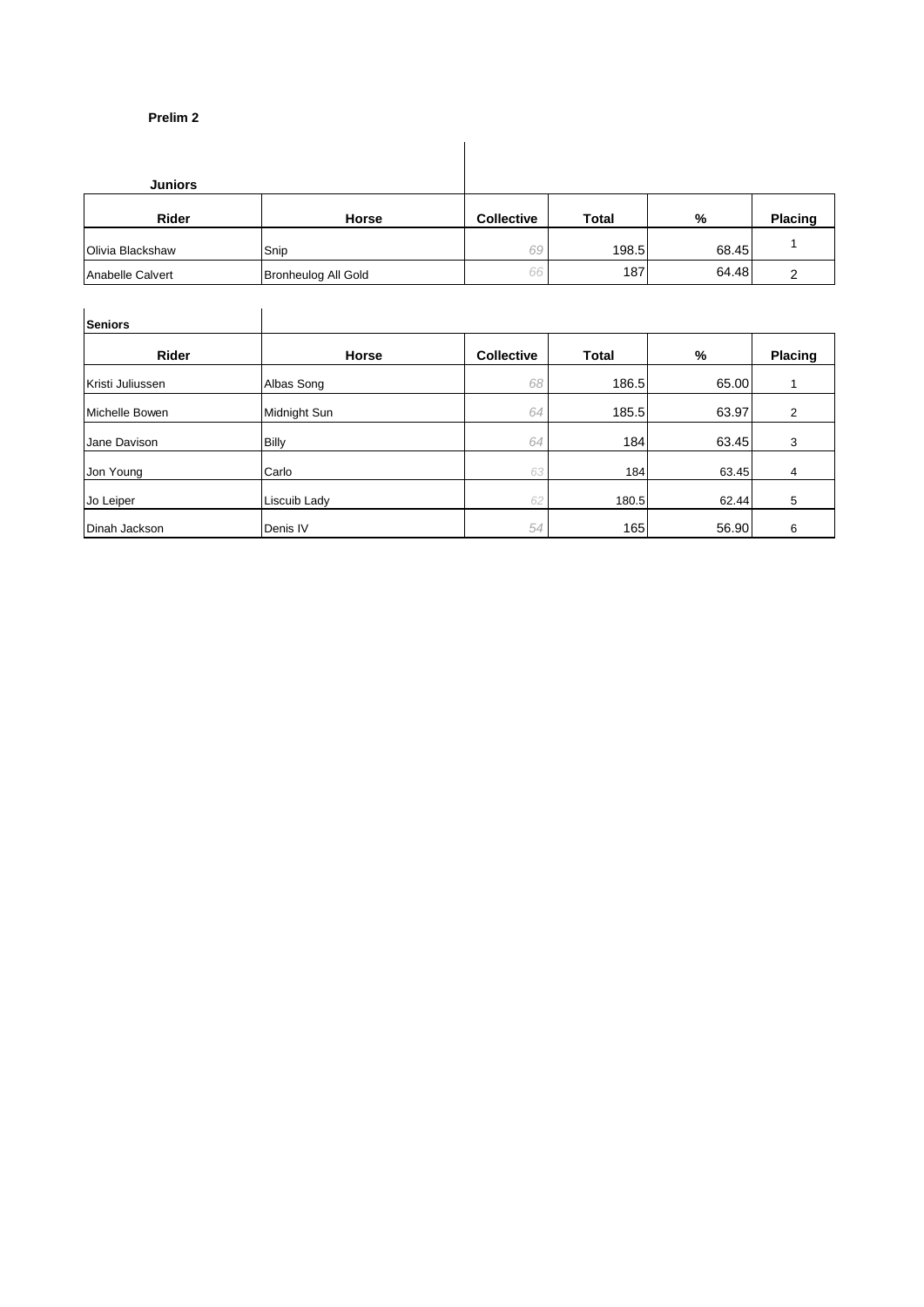## **Prelim 13**

| .                |                            |                   |       |       |                |
|------------------|----------------------------|-------------------|-------|-------|----------------|
| <b>Juniors</b>   |                            |                   |       |       |                |
| <b>Rider</b>     | <b>Horse</b>               | <b>Collective</b> | Total | %     | <b>Placing</b> |
| Olivia Blackshaw | Snip                       | 71                | 182   | 70.00 |                |
| Anabelle Calvert | <b>Bronheulog All Gold</b> | 62                | 167   | 64.23 | ົ              |

| <b>Rider</b>     | <b>Horse</b>               | <b>Collective</b> | <b>Total</b> | %     | Placing |
|------------------|----------------------------|-------------------|--------------|-------|---------|
| Kristi Juliussen | Albas Song                 | 68                | 176.5        | 67.88 |         |
| Paula Ellis      | Toaster                    | 68                | 173.5        | 66.73 | 2       |
| Anne Telfer      | Katie                      | 66                | 168          | 64.62 | 3       |
| Jane Davison     | <b>Billy</b>               | 65                | 168          | 64.62 | 4       |
| Michelle Bowen   | Midnight Sun               | 66                | 167.5        | 64.42 | 5       |
| Jo Leiper        | Liscuib Lady               | 58                | 163.5        | 62.88 | 6       |
| Dinah Jackson    | Denis IV                   | 61                | 163          | 62.69 |         |
| Lynn Shaw        | <b>Cross Drum Countess</b> | 64                | 160          | 61.54 |         |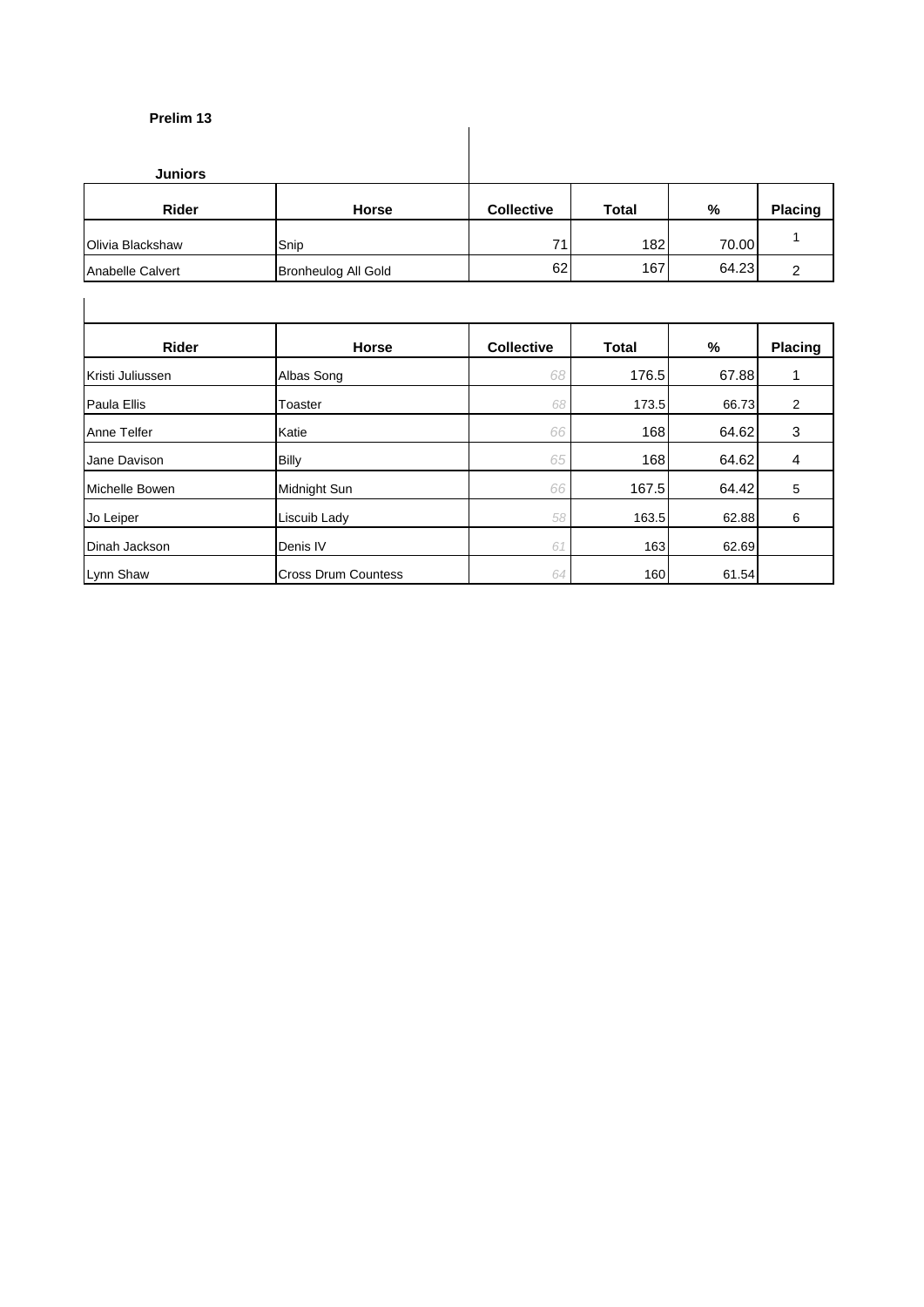| Novice 27               |                            |                   |              |       |                |
|-------------------------|----------------------------|-------------------|--------------|-------|----------------|
| Rider                   | <b>Horse</b>               | <b>Collective</b> | <b>Total</b> | %     | Placing        |
| <b>Vicky Reed</b>       | Darcy                      | 56                | 194.5        | 69.46 | 1              |
| Anne Telfer             | Katie                      | 52                | 190          | 67.86 | $\overline{2}$ |
| Marie Labus             | Pumpkin                    | 54                | 189          | 67.50 | 3              |
| Paula Ellis             | Toaster                    | 54                | 187          | 66.78 | 4              |
| Elizabeth Katzensteiner | <b>Snickers</b>            | 54                | 186          | 66.43 | 5              |
| Lynn Shaw               | <b>Cross Drum Countess</b> | 53                | 186          | 66.43 | 6              |

| Novice 23   |              |                   |              |       |                |
|-------------|--------------|-------------------|--------------|-------|----------------|
| Rider       | Horse        | <b>Collective</b> | <b>Total</b> | %     | <b>Placing</b> |
| Emma Alcock | Jack         | 41.5              | 162.00       | 67.5  | 1              |
| Marie Labus | Pumpkin      | 40.5              | 161.50       | 67.29 | $\overline{2}$ |
| Lucy Gray   | Crimson Hero | 37.5              | 156.00       | 65    | 3              |